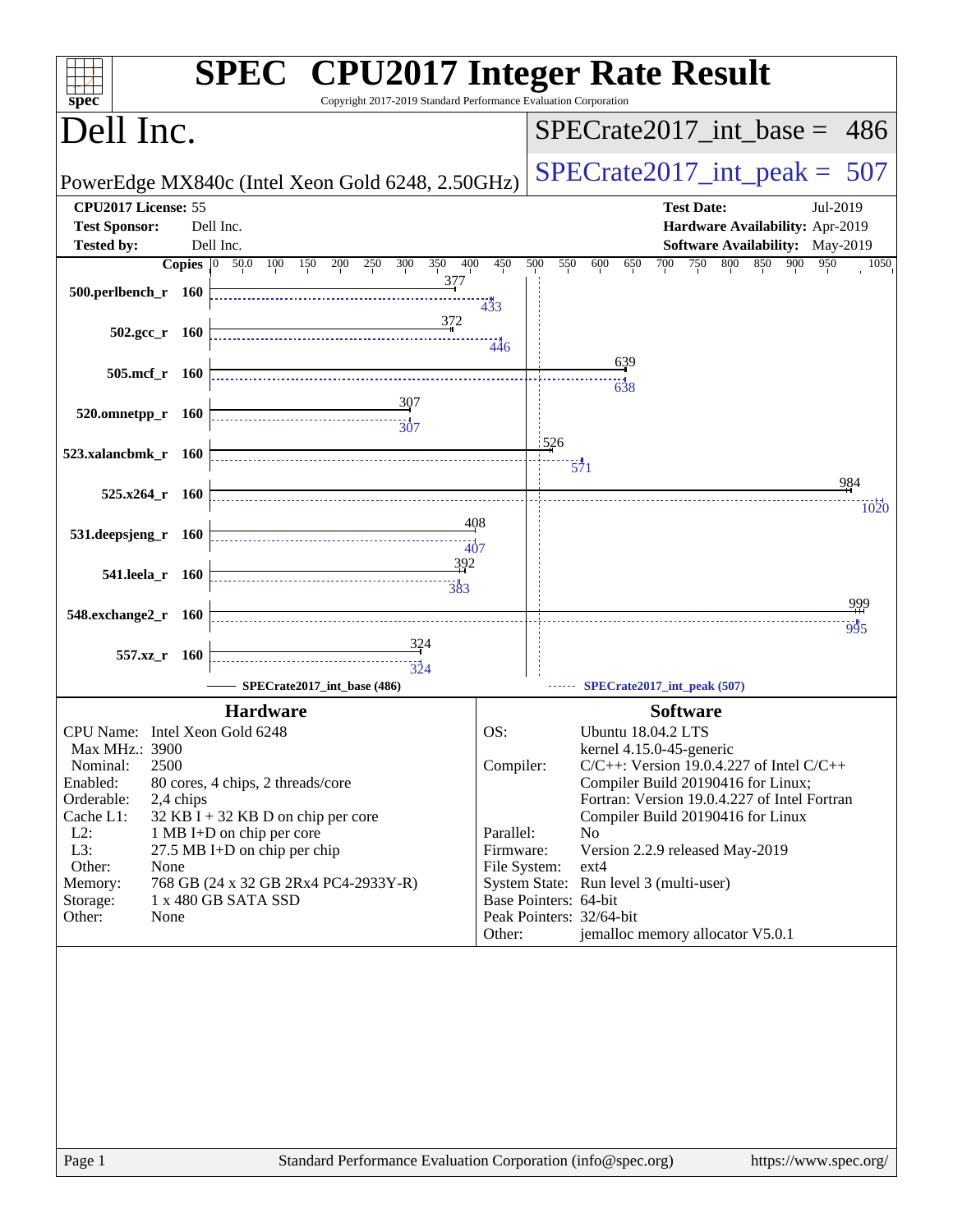| Spec      | <b>SPEC CPU2017 Integer Rate Result</b><br>Copyright 2017-2019 Standard Performance Evaluation Corporation |                               |  |
|-----------|------------------------------------------------------------------------------------------------------------|-------------------------------|--|
| Dell Inc. |                                                                                                            | SPECrate2017 int base = $486$ |  |

PowerEdge MX840c (Intel Xeon Gold 6248, 2.50GHz)  $\vert$  [SPECrate2017\\_int\\_peak =](http://www.spec.org/auto/cpu2017/Docs/result-fields.html#SPECrate2017intpeak) 507

**[CPU2017 License:](http://www.spec.org/auto/cpu2017/Docs/result-fields.html#CPU2017License)** 55 **[Test Date:](http://www.spec.org/auto/cpu2017/Docs/result-fields.html#TestDate)** Jul-2019

**[Test Sponsor:](http://www.spec.org/auto/cpu2017/Docs/result-fields.html#TestSponsor)** Dell Inc. **[Hardware Availability:](http://www.spec.org/auto/cpu2017/Docs/result-fields.html#HardwareAvailability)** Apr-2019 **[Tested by:](http://www.spec.org/auto/cpu2017/Docs/result-fields.html#Testedby)** Dell Inc. **[Software Availability:](http://www.spec.org/auto/cpu2017/Docs/result-fields.html#SoftwareAvailability)** May-2019

### **[Results Table](http://www.spec.org/auto/cpu2017/Docs/result-fields.html#ResultsTable)**

|                               | <b>Base</b>   |                |       |                | <b>Peak</b> |                |       |               |                |              |                |              |                |              |
|-------------------------------|---------------|----------------|-------|----------------|-------------|----------------|-------|---------------|----------------|--------------|----------------|--------------|----------------|--------------|
| <b>Benchmark</b>              | <b>Copies</b> | <b>Seconds</b> | Ratio | <b>Seconds</b> | Ratio       | <b>Seconds</b> | Ratio | <b>Copies</b> | <b>Seconds</b> | <b>Ratio</b> | <b>Seconds</b> | <b>Ratio</b> | <b>Seconds</b> | <b>Ratio</b> |
| 500.perlbench_r               | 160           | 676            | 377   | 676            | 377         | 677            | 376   | 160           | 591            | 431          | 589            | 433          | 585            | 435          |
| $502.\text{sec}$ <sub>r</sub> | 160           | 607            | 373   | 609            | 372         | 613            | 370   | 160           | 508            | 446          | 506            | 448          | 508            | 446          |
| $505$ .mcf r                  | 160           | 406            | 638   | 404            | 639         | 405            | 639   | 160           | 405            | 638          | 405            | 638          | 406            | 638          |
| 520.omnetpp_r                 | 160           | 683            | 307   | 684            | 307         | 684            | 307   | 160           | 684            | 307          | 682            | 308          | 685            | 307          |
| 523.xalancbmk r               | 160           | 321            | 526   | 321            | 526         | 324            | 522   | 160           | 295            | 573          | 296            | 570          | 296            | 571          |
| 525.x264 r                    | 160           | 285            | 984   | 286            | 979         | 284            | 987   | 160           | 273            | 1020         | 274            | 1020         | 271            | 1030         |
| 531.deepsjeng_r               | 160           | 451            | 407   | 450            | 408         | 450            | 408   | 160           | 450            | 408          | 450            | 407          | 450            | 407          |
| 541.leela_r                   | 160           | 676            | 392   | 692            | 383         | 677            | 392   | 160           | 690            | 384          | 694            | 382          | 691            | 383          |
| 548.exchange2_r               | 160           | 420            | 999   | 422            | 992         | 417            | 1010  | 160           | 420            | 997          | 422            | 994          | 422            | 995          |
| 557.xz r                      | 160           | 533            | 324   | 535            | 323         | 534            | 324   | 160           | 534            | 324          | 533            | 324          | 534            | 324          |
| $SPECrate2017$ int base =     |               |                | 486   |                |             |                |       |               |                |              |                |              |                |              |

**[SPECrate2017\\_int\\_peak =](http://www.spec.org/auto/cpu2017/Docs/result-fields.html#SPECrate2017intpeak) 507**

Results appear in the [order in which they were run](http://www.spec.org/auto/cpu2017/Docs/result-fields.html#RunOrder). Bold underlined text [indicates a median measurement](http://www.spec.org/auto/cpu2017/Docs/result-fields.html#Median).

### **[Submit Notes](http://www.spec.org/auto/cpu2017/Docs/result-fields.html#SubmitNotes)**

 The numactl mechanism was used to bind copies to processors. The config file option 'submit' was used to generate numactl commands to bind each copy to a specific processor. For details, please see the config file.

### **[General Notes](http://www.spec.org/auto/cpu2017/Docs/result-fields.html#GeneralNotes)**

Environment variables set by runcpu before the start of the run: LD\_LIBRARY\_PATH = "/home/cpu2017/lib/intel64:/home/cpu2017/lib/ia32:/home/cpu2017/je5.0.1-32" Binaries compiled on a system with 1x Intel Core i9-7900X CPU + 32GB RAM memory using Redhat Enterprise Linux 7.5 NA: The test sponsor attests, as of date of publication, that CVE-2017-5754 (Meltdown) is mitigated in the system as tested and documented. Yes: The test sponsor attests, as of date of publication, that CVE-2017-5753 (Spectre variant 1) is mitigated in the system as tested and documented. Yes: The test sponsor attests, as of date of publication, that CVE-2017-5715 (Spectre variant 2) is mitigated in the system as tested and documented. Transparent Huge Pages enabled by default Prior to runcpu invocation Filesystem page cache synced and cleared with: sync; echo 3> /proc/sys/vm/drop\_caches runcpu command invoked through numactl i.e.: numactl --interleave=all runcpu <etc> jemalloc, a general purpose malloc implementation built with the RedHat Enterprise 7.5, and the system compiler gcc 4.8.5 sources available from jemalloc.net or <https://github.com/jemalloc/jemalloc/releases>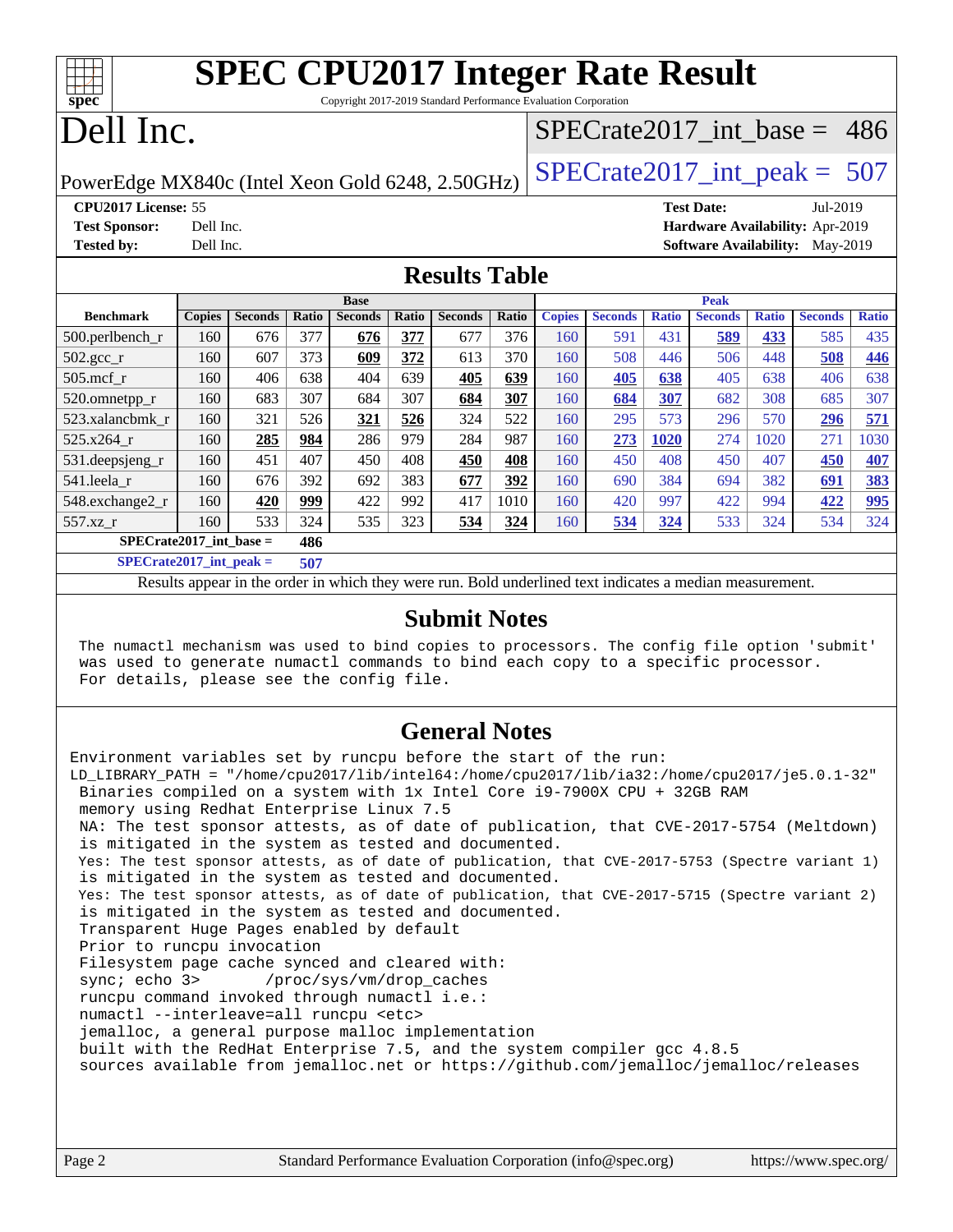| $spec^*$                                                                                                                                                                                                                                                                                                                                                                                                                                                                                                                                                                                                                                                                                                                                                                                                                                                                                                                                                                                                                                                                                                                                                                                                                                                                                                                                                                                                    | Copyright 2017-2019 Standard Performance Evaluation Corporation | <b>SPEC CPU2017 Integer Rate Result</b>                                                                                                                                                                                                                                                                                                                                                    |
|-------------------------------------------------------------------------------------------------------------------------------------------------------------------------------------------------------------------------------------------------------------------------------------------------------------------------------------------------------------------------------------------------------------------------------------------------------------------------------------------------------------------------------------------------------------------------------------------------------------------------------------------------------------------------------------------------------------------------------------------------------------------------------------------------------------------------------------------------------------------------------------------------------------------------------------------------------------------------------------------------------------------------------------------------------------------------------------------------------------------------------------------------------------------------------------------------------------------------------------------------------------------------------------------------------------------------------------------------------------------------------------------------------------|-----------------------------------------------------------------|--------------------------------------------------------------------------------------------------------------------------------------------------------------------------------------------------------------------------------------------------------------------------------------------------------------------------------------------------------------------------------------------|
| Dell Inc.                                                                                                                                                                                                                                                                                                                                                                                                                                                                                                                                                                                                                                                                                                                                                                                                                                                                                                                                                                                                                                                                                                                                                                                                                                                                                                                                                                                                   |                                                                 | $SPECrate2017\_int\_base = 486$                                                                                                                                                                                                                                                                                                                                                            |
| PowerEdge MX840c (Intel Xeon Gold 6248, 2.50GHz)                                                                                                                                                                                                                                                                                                                                                                                                                                                                                                                                                                                                                                                                                                                                                                                                                                                                                                                                                                                                                                                                                                                                                                                                                                                                                                                                                            |                                                                 | $SPECrate2017\_int\_peak = 507$                                                                                                                                                                                                                                                                                                                                                            |
| CPU2017 License: 55<br><b>Test Sponsor:</b><br>Dell Inc.<br>Dell Inc.<br><b>Tested by:</b>                                                                                                                                                                                                                                                                                                                                                                                                                                                                                                                                                                                                                                                                                                                                                                                                                                                                                                                                                                                                                                                                                                                                                                                                                                                                                                                  |                                                                 | <b>Test Date:</b><br>Jul-2019<br>Hardware Availability: Apr-2019<br>Software Availability: May-2019                                                                                                                                                                                                                                                                                        |
|                                                                                                                                                                                                                                                                                                                                                                                                                                                                                                                                                                                                                                                                                                                                                                                                                                                                                                                                                                                                                                                                                                                                                                                                                                                                                                                                                                                                             | <b>Platform Notes</b>                                           |                                                                                                                                                                                                                                                                                                                                                                                            |
| BIOS settings:<br>ADDDC setting disabled<br>Virtualization Technology disabled<br>DCU Streamer Prefetcher disabled<br>System Profile set to Custom<br>CPU Performance set to Maximum Performance<br>C States set to Autonomous<br>C1E disabled<br>Uncore Frequency set to Dynamic<br>Energy Efficiency Policy set to Performance<br>Memory Patrol Scrub disabled<br>Logical Processor enabled<br>CPU Interconnect Bus Link Power Management disabled<br>PCI ASPM L1 Link Power Management disabled<br>Sysinfo program /home/cpu2017/bin/sysinfo<br>Rev: r5974 of 2018-05-19 9bcde8f2999c33d61f64985e45859ea9<br>running on intel-sut Mon Jul 29 19:26:46 2019<br>SUT (System Under Test) info as seen by some common utilities.<br>For more information on this section, see<br>https://www.spec.org/cpu2017/Docs/config.html#sysinfo<br>From /proc/cpuinfo<br>model name : Intel(R) Xeon(R) Gold 6248 CPU @ 2.50GHz<br>"physical id"s (chips)<br>160 "processors"<br>excerpts from /proc/cpuinfo might not be reliable. Use with caution.)<br>cpu cores : 20<br>siblings : 40<br>From lscpu:<br>Architecture:<br>x86 64<br>$32$ -bit, $64$ -bit<br>$CPU$ op-mode(s):<br>Little Endian<br>Byte Order:<br>CPU(s):<br>160<br>On-line CPU(s) list: $0-159$<br>Thread(s) per core:<br>2<br>20<br>Core(s) per socket:<br>Socket(s):<br>4<br>NUMA node(s):<br>8<br>Vendor ID:<br>GenuineIntel<br>CPU family:<br>6 |                                                                 | cores, siblings (Caution: counting these is hw and system dependent. The following<br>physical 0: cores 0 1 2 3 4 8 9 10 11 12 16 17 18 19 20 24 25 26 27 28<br>physical 1: cores 0 1 2 3 4 8 9 10 11 12 16 17 18 19 20 24 25 26 27 28<br>physical 2: cores 0 1 2 3 4 8 9 10 11 12 16 17 18 19 20 24 25 26 27 28<br>physical 3: cores 0 1 2 3 4 8 9 10 11 12 16 17 18 19 20 24 25 26 27 28 |
|                                                                                                                                                                                                                                                                                                                                                                                                                                                                                                                                                                                                                                                                                                                                                                                                                                                                                                                                                                                                                                                                                                                                                                                                                                                                                                                                                                                                             | (Continued on next page)                                        |                                                                                                                                                                                                                                                                                                                                                                                            |
| Page 3                                                                                                                                                                                                                                                                                                                                                                                                                                                                                                                                                                                                                                                                                                                                                                                                                                                                                                                                                                                                                                                                                                                                                                                                                                                                                                                                                                                                      |                                                                 | Standard Performance Evaluation Corporation (info@spec.org)<br>https://www.spec.org/                                                                                                                                                                                                                                                                                                       |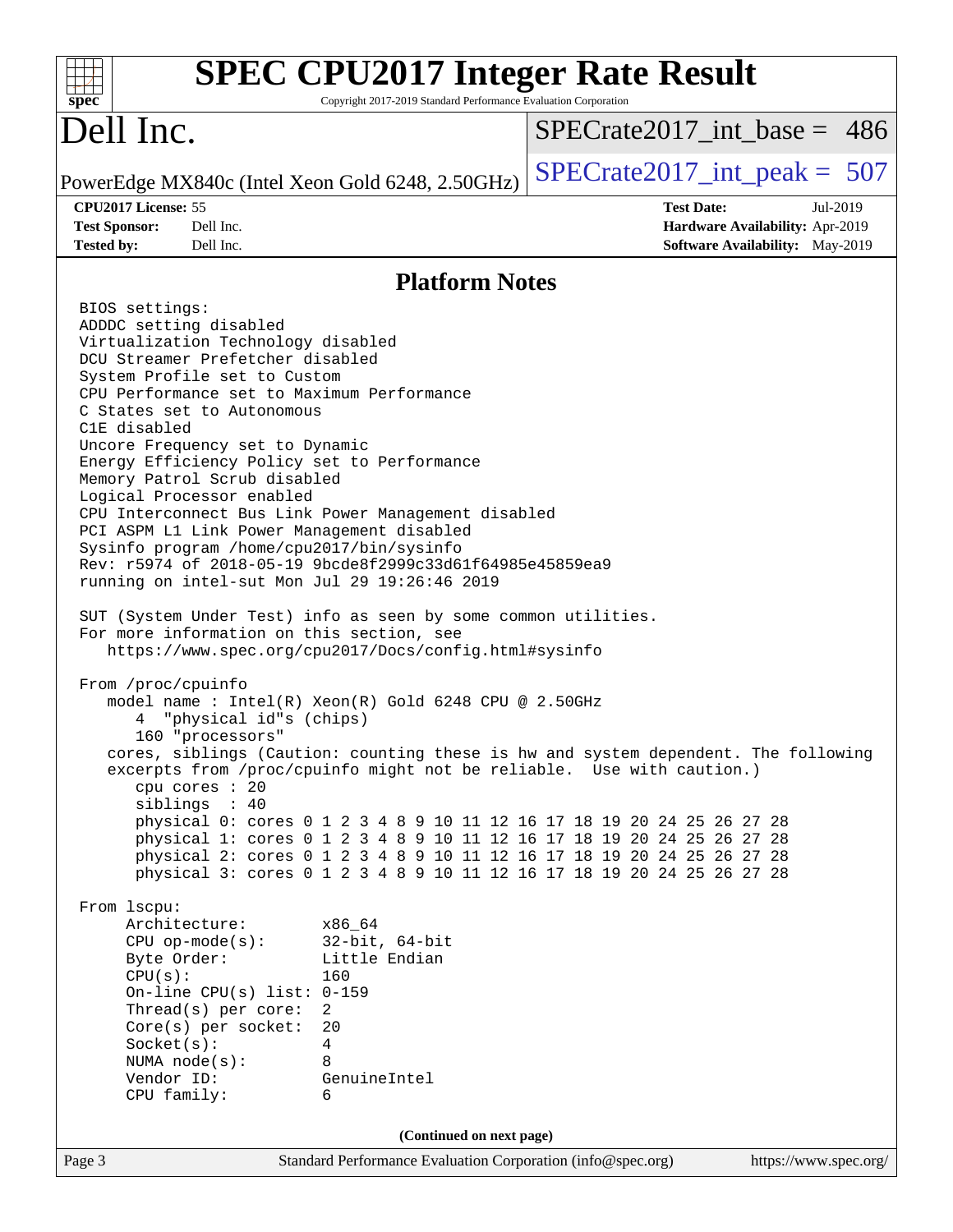| spec <sup>®</sup>                                                                                  |                                                                                                                                                                                                                                                                                                                                                                                                  | <b>SPEC CPU2017 Integer Rate Result</b><br>Copyright 2017-2019 Standard Performance Evaluation Corporation                                                                                                                                                                                                                                                                                                                                                                                                                                                                                                                                                                                                                                                                                                                                                                                                                                                                                                                                                                                                                                                                                                                                                                                                                                                                                                                                                                                                                                                                                                                                                                                                                                                                                                                                                                                                                                                            |                                 |                                                                                |
|----------------------------------------------------------------------------------------------------|--------------------------------------------------------------------------------------------------------------------------------------------------------------------------------------------------------------------------------------------------------------------------------------------------------------------------------------------------------------------------------------------------|-----------------------------------------------------------------------------------------------------------------------------------------------------------------------------------------------------------------------------------------------------------------------------------------------------------------------------------------------------------------------------------------------------------------------------------------------------------------------------------------------------------------------------------------------------------------------------------------------------------------------------------------------------------------------------------------------------------------------------------------------------------------------------------------------------------------------------------------------------------------------------------------------------------------------------------------------------------------------------------------------------------------------------------------------------------------------------------------------------------------------------------------------------------------------------------------------------------------------------------------------------------------------------------------------------------------------------------------------------------------------------------------------------------------------------------------------------------------------------------------------------------------------------------------------------------------------------------------------------------------------------------------------------------------------------------------------------------------------------------------------------------------------------------------------------------------------------------------------------------------------------------------------------------------------------------------------------------------------|---------------------------------|--------------------------------------------------------------------------------|
| Dell Inc.                                                                                          |                                                                                                                                                                                                                                                                                                                                                                                                  |                                                                                                                                                                                                                                                                                                                                                                                                                                                                                                                                                                                                                                                                                                                                                                                                                                                                                                                                                                                                                                                                                                                                                                                                                                                                                                                                                                                                                                                                                                                                                                                                                                                                                                                                                                                                                                                                                                                                                                       | $SPECrate2017$ int base = 486   |                                                                                |
|                                                                                                    |                                                                                                                                                                                                                                                                                                                                                                                                  | PowerEdge MX840c (Intel Xeon Gold 6248, 2.50GHz)                                                                                                                                                                                                                                                                                                                                                                                                                                                                                                                                                                                                                                                                                                                                                                                                                                                                                                                                                                                                                                                                                                                                                                                                                                                                                                                                                                                                                                                                                                                                                                                                                                                                                                                                                                                                                                                                                                                      | $SPECTate2017\_int\_peak = 507$ |                                                                                |
| CPU2017 License: 55<br><b>Test Sponsor:</b><br><b>Tested by:</b>                                   | Dell Inc.<br>Dell Inc.                                                                                                                                                                                                                                                                                                                                                                           |                                                                                                                                                                                                                                                                                                                                                                                                                                                                                                                                                                                                                                                                                                                                                                                                                                                                                                                                                                                                                                                                                                                                                                                                                                                                                                                                                                                                                                                                                                                                                                                                                                                                                                                                                                                                                                                                                                                                                                       | <b>Test Date:</b>               | Jul-2019<br>Hardware Availability: Apr-2019<br>Software Availability: May-2019 |
|                                                                                                    |                                                                                                                                                                                                                                                                                                                                                                                                  | <b>Platform Notes (Continued)</b>                                                                                                                                                                                                                                                                                                                                                                                                                                                                                                                                                                                                                                                                                                                                                                                                                                                                                                                                                                                                                                                                                                                                                                                                                                                                                                                                                                                                                                                                                                                                                                                                                                                                                                                                                                                                                                                                                                                                     |                                 |                                                                                |
| Model:<br>Stepping:<br>CPU MHz:<br>BogoMIPS:<br>L2 cache:<br>L3 cache:<br>Flags:<br>physical chip. | Model name:<br>Virtualization:<br>L1d cache:<br>Lli cache:<br>NUMA node0 CPU(s):<br>NUMA nodel CPU(s):<br>NUMA $node2$ $CPU(s)$ :<br>NUMA $node3$ $CPU(s)$ :<br>NUMA $node4$ $CPU(s)$ :<br>NUMA node5 $CPU(s):$<br>NUMA node6 CPU(s):<br>NUMA node7 CPU(s):<br>/proc/cpuinfo cache data<br>cache size : 28160 KB<br>$available: 8 nodes (0-7)$<br>node 0 size: 95146 MB<br>node 0 free: 94937 MB | 85<br>Intel(R) Xeon(R) Gold 6248 CPU @ 2.50GHz<br>6<br>2839.838<br>5000.00<br>$VT - x$<br>32K<br>32K<br>1024K<br>28160K<br>0, 8, 16, 24, 32, 40, 48, 56, 64, 72, 80, 88, 96, 104, 112, 120, 128, 136, 144, 152<br>1, 9, 17, 25, 33, 41, 49, 57, 65, 73, 81, 89, 97, 105, 113, 121, 129, 137, 145, 153<br>2, 10, 18, 26, 34, 42, 50, 58, 66, 74, 82, 90, 98, 106, 114, 122, 130, 138, 146, 154<br>3, 11, 19, 27, 35, 43, 51, 59, 67, 75, 83, 91, 99, 107, 115, 123, 131, 139, 147, 155<br>4, 12, 20, 28, 36, 44, 52, 60, 68, 76, 84, 92, 100, 108, 116, 124, 132, 140, 148, 156<br>5, 13, 21, 29, 37, 45, 53, 61, 69, 77, 85, 93, 101, 109, 117, 125, 133, 141, 149, 157<br>6, 14, 22, 30, 38, 46, 54, 62, 70, 78, 86, 94, 102, 110, 118, 126, 134, 142, 150, 158<br>7, 15, 23, 31, 39, 47, 55, 63, 71, 79, 87, 95, 103, 111, 119, 127, 135, 143, 151, 159<br>fpu vme de pse tsc msr pae mce cx8 apic sep mtrr pge mca cmov<br>pat pse36 clflush dts acpi mmx fxsr sse sse2 ss ht tm pbe syscall nx pdpe1gb rdtscp<br>lm constant_tsc art arch_perfmon pebs bts rep_good nopl xtopology nonstop_tsc cpuid<br>aperfmperf pni pclmulqdq dtes64 monitor ds_cpl vmx smx est tm2 ssse3 sdbg fma cx16<br>xtpr pdcm pcid dca sse4_1 sse4_2 x2apic movbe popcnt aes xsave avx f16c rdrand<br>lahf_lm abm 3dnowprefetch cpuid_fault epb cat_13 cdp_13 invpcid_single intel_ppin<br>ssbd mba ibrs ibpb stibp ibrs_enhanced tpr_shadow vnmi flexpriority ept vpid<br>fsgsbase tsc_adjust bmil hle avx2 smep bmi2 erms invpcid rtm cqm mpx rdt_a avx512f<br>avx512dq rdseed adx smap clflushopt clwb intel_pt avx512cd avx512bw avx512vl<br>xsaveopt xsavec xgetbvl xsaves cqm_llc cqm_occup_llc cqm_mbm_total cqm_mbm_local<br>dtherm ida arat pln pts pku ospke avx512_vnni flush_lld arch_capabilities<br>From numactl --hardware WARNING: a numactl 'node' might or might not correspond to a<br>node 0 cpus: 0 8 16 24 32 40 48 56 64 72 80 88 96 104 112 120 128 136 144 152 |                                 |                                                                                |
|                                                                                                    |                                                                                                                                                                                                                                                                                                                                                                                                  | (Continued on next page)                                                                                                                                                                                                                                                                                                                                                                                                                                                                                                                                                                                                                                                                                                                                                                                                                                                                                                                                                                                                                                                                                                                                                                                                                                                                                                                                                                                                                                                                                                                                                                                                                                                                                                                                                                                                                                                                                                                                              |                                 |                                                                                |
| Page 4                                                                                             |                                                                                                                                                                                                                                                                                                                                                                                                  | Standard Performance Evaluation Corporation (info@spec.org)                                                                                                                                                                                                                                                                                                                                                                                                                                                                                                                                                                                                                                                                                                                                                                                                                                                                                                                                                                                                                                                                                                                                                                                                                                                                                                                                                                                                                                                                                                                                                                                                                                                                                                                                                                                                                                                                                                           |                                 | https://www.spec.org/                                                          |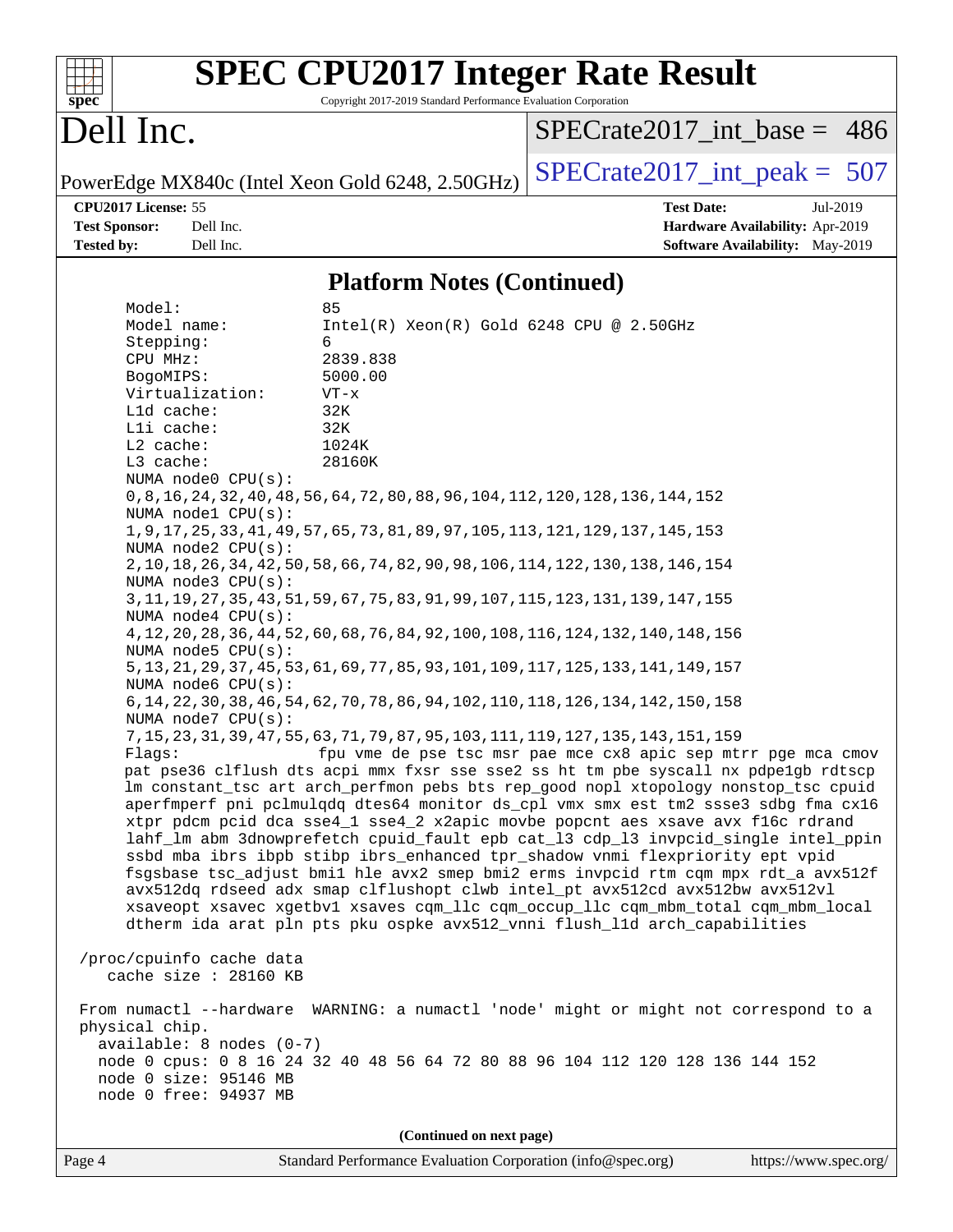| S)<br>эe<br>Ľ |  |  |  |  |  |  |  |
|---------------|--|--|--|--|--|--|--|

# **[SPEC CPU2017 Integer Rate Result](http://www.spec.org/auto/cpu2017/Docs/result-fields.html#SPECCPU2017IntegerRateResult)**

Copyright 2017-2019 Standard Performance Evaluation Corporation

# Dell Inc.

[SPECrate2017\\_int\\_base =](http://www.spec.org/auto/cpu2017/Docs/result-fields.html#SPECrate2017intbase) 486

**[Tested by:](http://www.spec.org/auto/cpu2017/Docs/result-fields.html#Testedby)** Dell Inc. **[Software Availability:](http://www.spec.org/auto/cpu2017/Docs/result-fields.html#SoftwareAvailability)** May-2019

PowerEdge MX840c (Intel Xeon Gold 6248, 2.50GHz)  $\left|$  [SPECrate2017\\_int\\_peak =](http://www.spec.org/auto/cpu2017/Docs/result-fields.html#SPECrate2017intpeak) 507

**[CPU2017 License:](http://www.spec.org/auto/cpu2017/Docs/result-fields.html#CPU2017License)** 55 **[Test Date:](http://www.spec.org/auto/cpu2017/Docs/result-fields.html#TestDate)** Jul-2019 **[Test Sponsor:](http://www.spec.org/auto/cpu2017/Docs/result-fields.html#TestSponsor)** Dell Inc. **[Hardware Availability:](http://www.spec.org/auto/cpu2017/Docs/result-fields.html#HardwareAvailability)** Apr-2019

### **[Platform Notes \(Continued\)](http://www.spec.org/auto/cpu2017/Docs/result-fields.html#PlatformNotes)**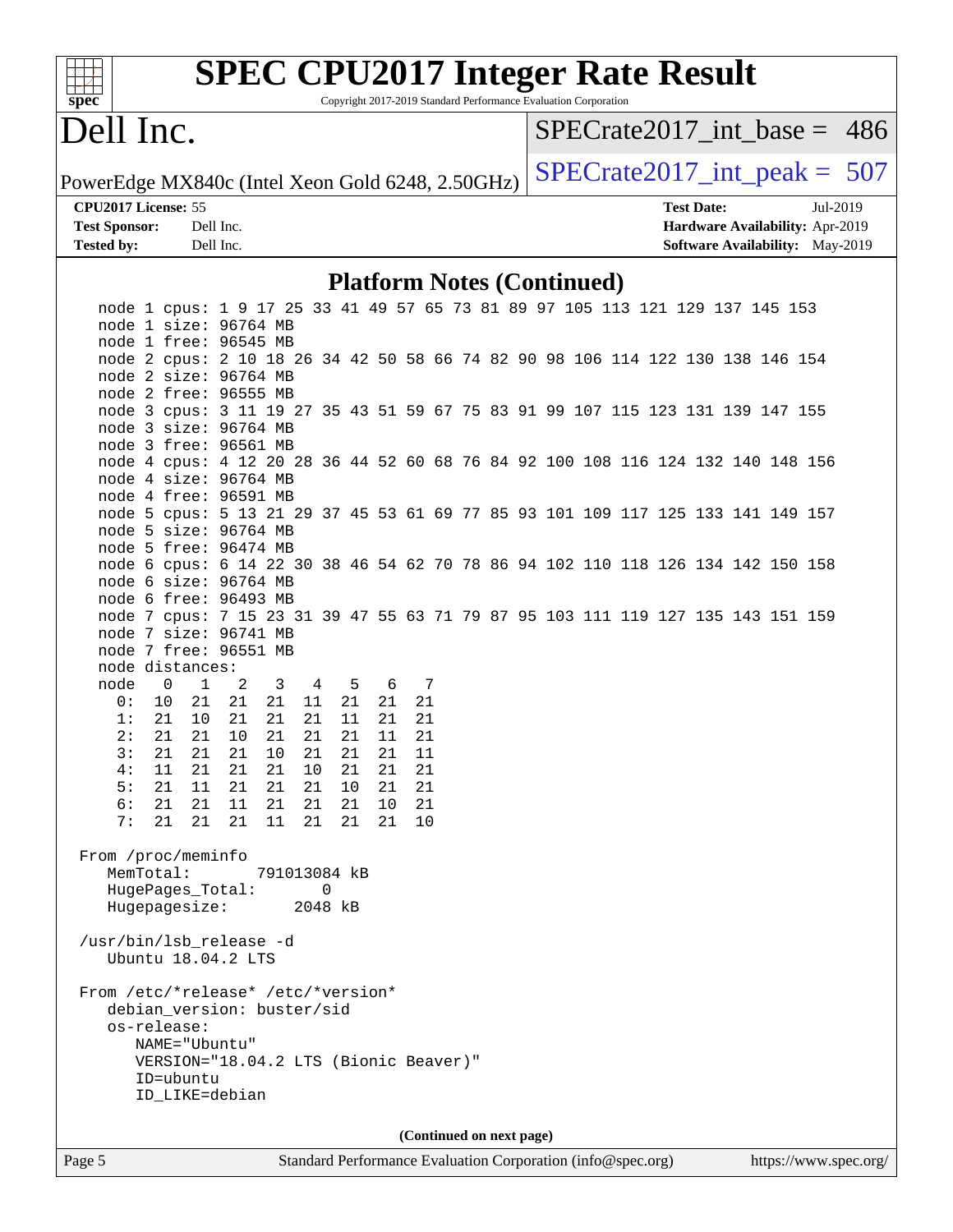| spec                                                             | <b>SPEC CPU2017 Integer Rate Result</b><br>Copyright 2017-2019 Standard Performance Evaluation Corporation                                                                                                                                                                              |                                                                                                     |
|------------------------------------------------------------------|-----------------------------------------------------------------------------------------------------------------------------------------------------------------------------------------------------------------------------------------------------------------------------------------|-----------------------------------------------------------------------------------------------------|
| Dell Inc.                                                        |                                                                                                                                                                                                                                                                                         | $SPECrate2017\_int\_base = 486$                                                                     |
|                                                                  | PowerEdge MX840c (Intel Xeon Gold 6248, 2.50GHz)                                                                                                                                                                                                                                        | $SPECrate2017\_int\_peak = 507$                                                                     |
| CPU2017 License: 55<br><b>Test Sponsor:</b><br><b>Tested by:</b> | Dell Inc.<br>Dell Inc.                                                                                                                                                                                                                                                                  | <b>Test Date:</b><br>Jul-2019<br>Hardware Availability: Apr-2019<br>Software Availability: May-2019 |
|                                                                  | <b>Platform Notes (Continued)</b>                                                                                                                                                                                                                                                       |                                                                                                     |
|                                                                  | PRETTY_NAME="Ubuntu 18.04.2 LTS"<br>VERSION_ID="18.04"<br>HOME_URL="https://www.ubuntu.com/"<br>SUPPORT_URL="https://help.ubuntu.com/"                                                                                                                                                  |                                                                                                     |
| uname $-a$ :                                                     | x86_64 x86_64 GNU/Linux                                                                                                                                                                                                                                                                 | Linux intel-sut 4.15.0-45-generic #48-Ubuntu SMP Tue Jan 29 16:28:13 UTC 2019 x86_64                |
|                                                                  | Kernel self-reported vulnerability status:                                                                                                                                                                                                                                              |                                                                                                     |
|                                                                  | CVE-2017-5754 (Meltdown):<br>Not affected<br>CVE-2017-5753 (Spectre variant 1): Mitigation: __user pointer sanitization<br>CVE-2017-5715 (Spectre variant 2): Mitigation: Enhanced IBRS, IBPB                                                                                           |                                                                                                     |
|                                                                  | run-level 3 Jul 29 19:19                                                                                                                                                                                                                                                                |                                                                                                     |
| Filesystem<br>/dev/sda2                                          | SPEC is set to: /home/cpu2017<br>Type Size Used Avail Use% Mounted on<br>31G 386G<br>ext4 439G<br>$8\frac{6}{5}$ /                                                                                                                                                                      |                                                                                                     |
| Memory:                                                          | this section. The 'dmidecode' program reads system data which is "intended to allow<br>hardware to be accurately determined", but the intent may not be met, as there are<br>frequent changes to hardware, firmware, and the "DMTF SMBIOS" standard.<br>BIOS Dell Inc. 2.2.9 05/08/2019 | Additional information from dmidecode follows. WARNING: Use caution when you interpret              |
|                                                                  | 16x 00AD00B300AD HMA84GR7CJR4N-WM 32 GB 2 rank 2933<br>8x 00AD063200AD HMA84GR7CJR4N-WM 32 GB 2 rank 2933<br>24x Not Specified Not Specified                                                                                                                                            |                                                                                                     |
|                                                                  | (End of data from sysinfo program)                                                                                                                                                                                                                                                      |                                                                                                     |
|                                                                  | <b>Compiler Version Notes</b>                                                                                                                                                                                                                                                           |                                                                                                     |
| CC                                                               | $502.$ gcc_r(peak)                                                                                                                                                                                                                                                                      | _________________________                                                                           |
|                                                                  | Intel(R) C Intel(R) 64 Compiler for applications running on IA-32, Version<br>19.0.4.227 Build 20190416<br>Copyright (C) 1985-2019 Intel Corporation. All rights reserved.                                                                                                              |                                                                                                     |
| CC.                                                              | 500.perlbench_r(base) 502.gcc_r(base) 505.mcf_r(base, peak)<br>525.x264_r(base, peak) 557.xz_r(base, peak)                                                                                                                                                                              |                                                                                                     |
|                                                                  | (Continued on next page)                                                                                                                                                                                                                                                                |                                                                                                     |
| Page 6                                                           | Standard Performance Evaluation Corporation (info@spec.org)                                                                                                                                                                                                                             | https://www.spec.org/                                                                               |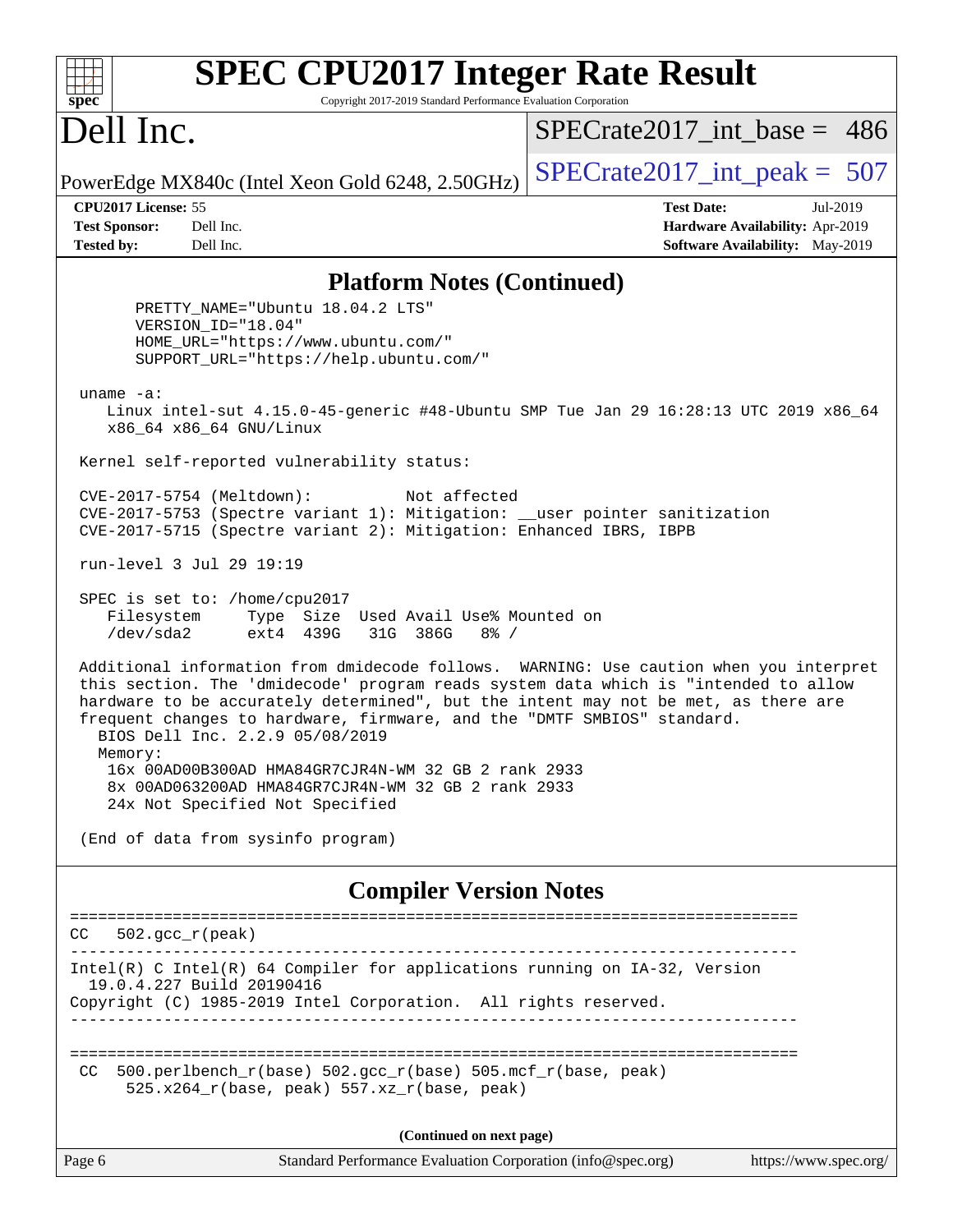| Dell Inc.                                                                                                                                                                              | $SPECrate2017$ int base = 486                                                                              |
|----------------------------------------------------------------------------------------------------------------------------------------------------------------------------------------|------------------------------------------------------------------------------------------------------------|
| PowerEdge MX840c (Intel Xeon Gold 6248, 2.50GHz)                                                                                                                                       | $SPECrate2017\_int\_peak = 507$                                                                            |
| CPU2017 License: 55<br><b>Test Sponsor:</b><br>Dell Inc.<br><b>Tested by:</b><br>Dell Inc.                                                                                             | <b>Test Date:</b><br>Jul-2019<br>Hardware Availability: Apr-2019<br><b>Software Availability:</b> May-2019 |
| <b>Compiler Version Notes (Continued)</b>                                                                                                                                              |                                                                                                            |
| Intel(R) C Intel(R) 64 Compiler for applications running on Intel(R) 64,<br>Version 19.0.4.227 Build 20190416<br>Copyright (C) 1985-2019 Intel Corporation. All rights reserved.       |                                                                                                            |
| 500.perlbench_r(peak)<br>CC.                                                                                                                                                           |                                                                                                            |
| Intel(R) C Intel(R) 64 Compiler for applications running on Intel(R) 64,<br>Version 19.0.4.227 Build 20190416<br>Copyright (C) 1985-2019 Intel Corporation. All rights reserved.       |                                                                                                            |
| CXXC $523.$ xalancbmk $r(\text{peak})$                                                                                                                                                 |                                                                                                            |
| Intel(R) C++ Intel(R) 64 Compiler for applications running on IA-32, Version<br>19.0.4.227 Build 20190416<br>Copyright (C) 1985-2019 Intel Corporation. All rights reserved.           |                                                                                                            |
| CXXC 520.omnetpp_r(base, peak) 523.xalancbmk_r(base) 531.deepsjeng_r(base,<br>peak) 541.leela_r(base, peak)                                                                            |                                                                                                            |
| Intel(R) $C++$ Intel(R) 64 Compiler for applications running on Intel(R) 64,<br>Version 19.0.4.227 Build 20190416<br>Copyright (C) 1985-2019 Intel Corporation. All rights reserved.   |                                                                                                            |
| FC 548.exchange2_r(base, peak)                                                                                                                                                         |                                                                                                            |
| Intel(R) Fortran Intel(R) 64 Compiler for applications running on Intel(R)<br>64, Version 19.0.4.227 Build 20190416<br>Copyright (C) 1985-2019 Intel Corporation. All rights reserved. |                                                                                                            |

[icc -m64 -std=c11](http://www.spec.org/cpu2017/results/res2019q3/cpu2017-20190805-16512.flags.html#user_CCbase_intel_icc_64bit_c11_33ee0cdaae7deeeab2a9725423ba97205ce30f63b9926c2519791662299b76a0318f32ddfffdc46587804de3178b4f9328c46fa7c2b0cd779d7a61945c91cd35)

[C++ benchmarks:](http://www.spec.org/auto/cpu2017/Docs/result-fields.html#CXXbenchmarks) [icpc -m64](http://www.spec.org/cpu2017/results/res2019q3/cpu2017-20190805-16512.flags.html#user_CXXbase_intel_icpc_64bit_4ecb2543ae3f1412ef961e0650ca070fec7b7afdcd6ed48761b84423119d1bf6bdf5cad15b44d48e7256388bc77273b966e5eb805aefd121eb22e9299b2ec9d9)

**(Continued on next page)**

Page 7 Standard Performance Evaluation Corporation [\(info@spec.org\)](mailto:info@spec.org) <https://www.spec.org/>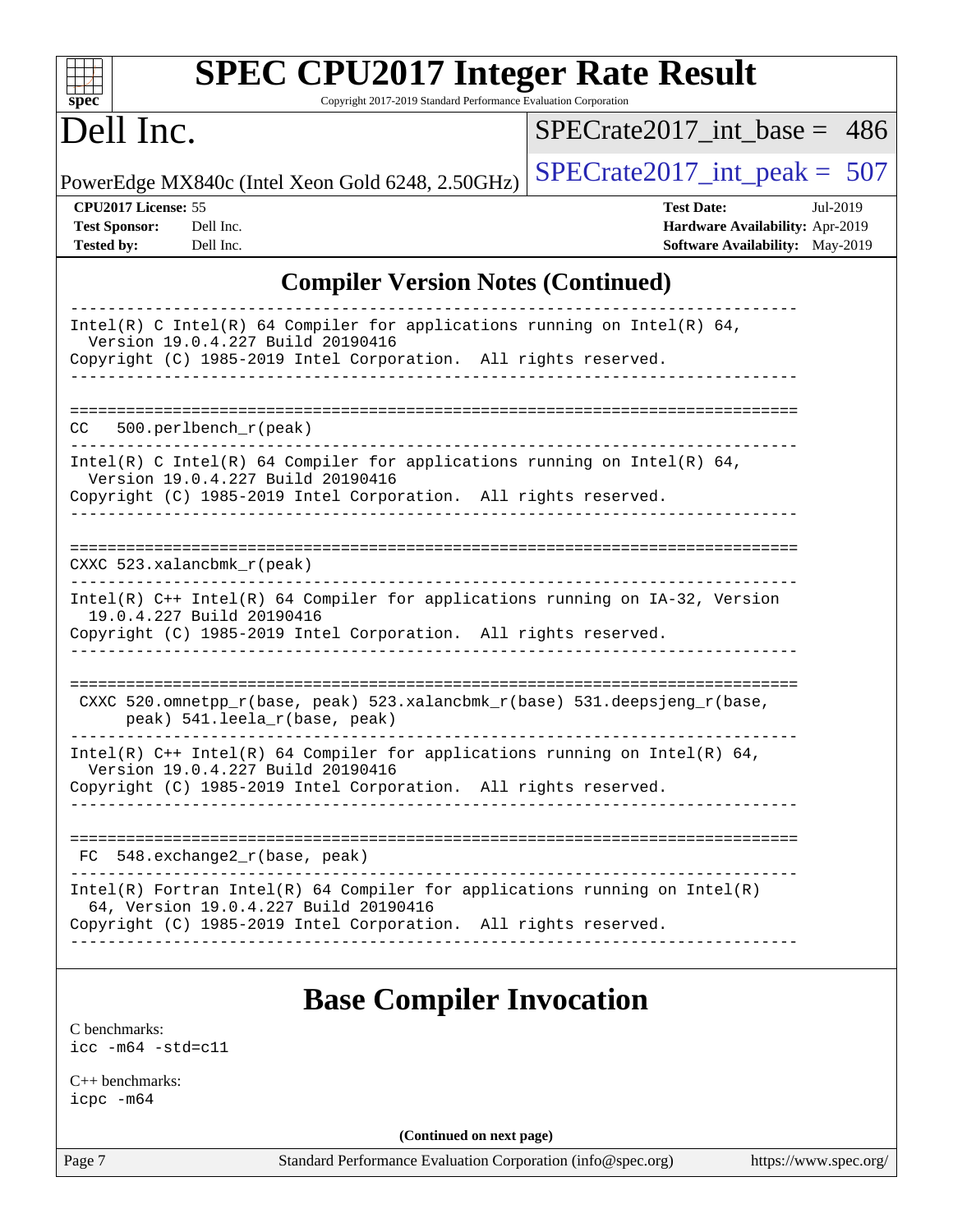

# **[SPEC CPU2017 Integer Rate Result](http://www.spec.org/auto/cpu2017/Docs/result-fields.html#SPECCPU2017IntegerRateResult)**

Copyright 2017-2019 Standard Performance Evaluation Corporation

# Dell Inc.

[SPECrate2017\\_int\\_base =](http://www.spec.org/auto/cpu2017/Docs/result-fields.html#SPECrate2017intbase) 486

PowerEdge MX840c (Intel Xeon Gold 6248, 2.50GHz)  $\left|$  [SPECrate2017\\_int\\_peak =](http://www.spec.org/auto/cpu2017/Docs/result-fields.html#SPECrate2017intpeak) 507

**[CPU2017 License:](http://www.spec.org/auto/cpu2017/Docs/result-fields.html#CPU2017License)** 55 **[Test Date:](http://www.spec.org/auto/cpu2017/Docs/result-fields.html#TestDate)** Jul-2019 **[Test Sponsor:](http://www.spec.org/auto/cpu2017/Docs/result-fields.html#TestSponsor)** Dell Inc. **[Hardware Availability:](http://www.spec.org/auto/cpu2017/Docs/result-fields.html#HardwareAvailability)** Apr-2019 **[Tested by:](http://www.spec.org/auto/cpu2017/Docs/result-fields.html#Testedby)** Dell Inc. **[Software Availability:](http://www.spec.org/auto/cpu2017/Docs/result-fields.html#SoftwareAvailability)** May-2019

# **[Base Compiler Invocation \(Continued\)](http://www.spec.org/auto/cpu2017/Docs/result-fields.html#BaseCompilerInvocation)**

[Fortran benchmarks](http://www.spec.org/auto/cpu2017/Docs/result-fields.html#Fortranbenchmarks): [ifort -m64](http://www.spec.org/cpu2017/results/res2019q3/cpu2017-20190805-16512.flags.html#user_FCbase_intel_ifort_64bit_24f2bb282fbaeffd6157abe4f878425411749daecae9a33200eee2bee2fe76f3b89351d69a8130dd5949958ce389cf37ff59a95e7a40d588e8d3a57e0c3fd751)

### **[Base Portability Flags](http://www.spec.org/auto/cpu2017/Docs/result-fields.html#BasePortabilityFlags)**

 500.perlbench\_r: [-DSPEC\\_LP64](http://www.spec.org/cpu2017/results/res2019q3/cpu2017-20190805-16512.flags.html#b500.perlbench_r_basePORTABILITY_DSPEC_LP64) [-DSPEC\\_LINUX\\_X64](http://www.spec.org/cpu2017/results/res2019q3/cpu2017-20190805-16512.flags.html#b500.perlbench_r_baseCPORTABILITY_DSPEC_LINUX_X64) 502.gcc\_r: [-DSPEC\\_LP64](http://www.spec.org/cpu2017/results/res2019q3/cpu2017-20190805-16512.flags.html#suite_basePORTABILITY502_gcc_r_DSPEC_LP64) 505.mcf\_r: [-DSPEC\\_LP64](http://www.spec.org/cpu2017/results/res2019q3/cpu2017-20190805-16512.flags.html#suite_basePORTABILITY505_mcf_r_DSPEC_LP64) 520.omnetpp\_r: [-DSPEC\\_LP64](http://www.spec.org/cpu2017/results/res2019q3/cpu2017-20190805-16512.flags.html#suite_basePORTABILITY520_omnetpp_r_DSPEC_LP64) 523.xalancbmk\_r: [-DSPEC\\_LP64](http://www.spec.org/cpu2017/results/res2019q3/cpu2017-20190805-16512.flags.html#suite_basePORTABILITY523_xalancbmk_r_DSPEC_LP64) [-DSPEC\\_LINUX](http://www.spec.org/cpu2017/results/res2019q3/cpu2017-20190805-16512.flags.html#b523.xalancbmk_r_baseCXXPORTABILITY_DSPEC_LINUX) 525.x264\_r: [-DSPEC\\_LP64](http://www.spec.org/cpu2017/results/res2019q3/cpu2017-20190805-16512.flags.html#suite_basePORTABILITY525_x264_r_DSPEC_LP64) 531.deepsjeng\_r: [-DSPEC\\_LP64](http://www.spec.org/cpu2017/results/res2019q3/cpu2017-20190805-16512.flags.html#suite_basePORTABILITY531_deepsjeng_r_DSPEC_LP64) 541.leela\_r: [-DSPEC\\_LP64](http://www.spec.org/cpu2017/results/res2019q3/cpu2017-20190805-16512.flags.html#suite_basePORTABILITY541_leela_r_DSPEC_LP64) 548.exchange2\_r: [-DSPEC\\_LP64](http://www.spec.org/cpu2017/results/res2019q3/cpu2017-20190805-16512.flags.html#suite_basePORTABILITY548_exchange2_r_DSPEC_LP64) 557.xz\_r: [-DSPEC\\_LP64](http://www.spec.org/cpu2017/results/res2019q3/cpu2017-20190805-16512.flags.html#suite_basePORTABILITY557_xz_r_DSPEC_LP64)

# **[Base Optimization Flags](http://www.spec.org/auto/cpu2017/Docs/result-fields.html#BaseOptimizationFlags)**

#### [C benchmarks](http://www.spec.org/auto/cpu2017/Docs/result-fields.html#Cbenchmarks):

```
-Wl,-z,muldefs -xCORE-AVX512 -ipo -O3 -no-prec-div
-qopt-mem-layout-trans=4
-L/usr/local/IntelCompiler19/compilers_and_libraries_2019.4.227/linux/compiler/lib/intel64
-lqkmalloc
C++ benchmarks: 
-Wl,-z,muldefs -xCORE-AVX512 -ipo -O3 -no-prec-div
-qopt-mem-layout-trans=4
-L/usr/local/IntelCompiler19/compilers_and_libraries_2019.4.227/linux/compiler/lib/intel64
-lqkmalloc
Fortran benchmarks: 
-Wl,-z,muldefs -xCORE-AVX512 -ipo -O3 -no-prec-div
-qopt-mem-layout-trans=4 -nostandard-realloc-lhs -align array32byte
-L/usr/local/IntelCompiler19/compilers_and_libraries_2019.4.227/linux/compiler/lib/intel64
-lqkmalloc
```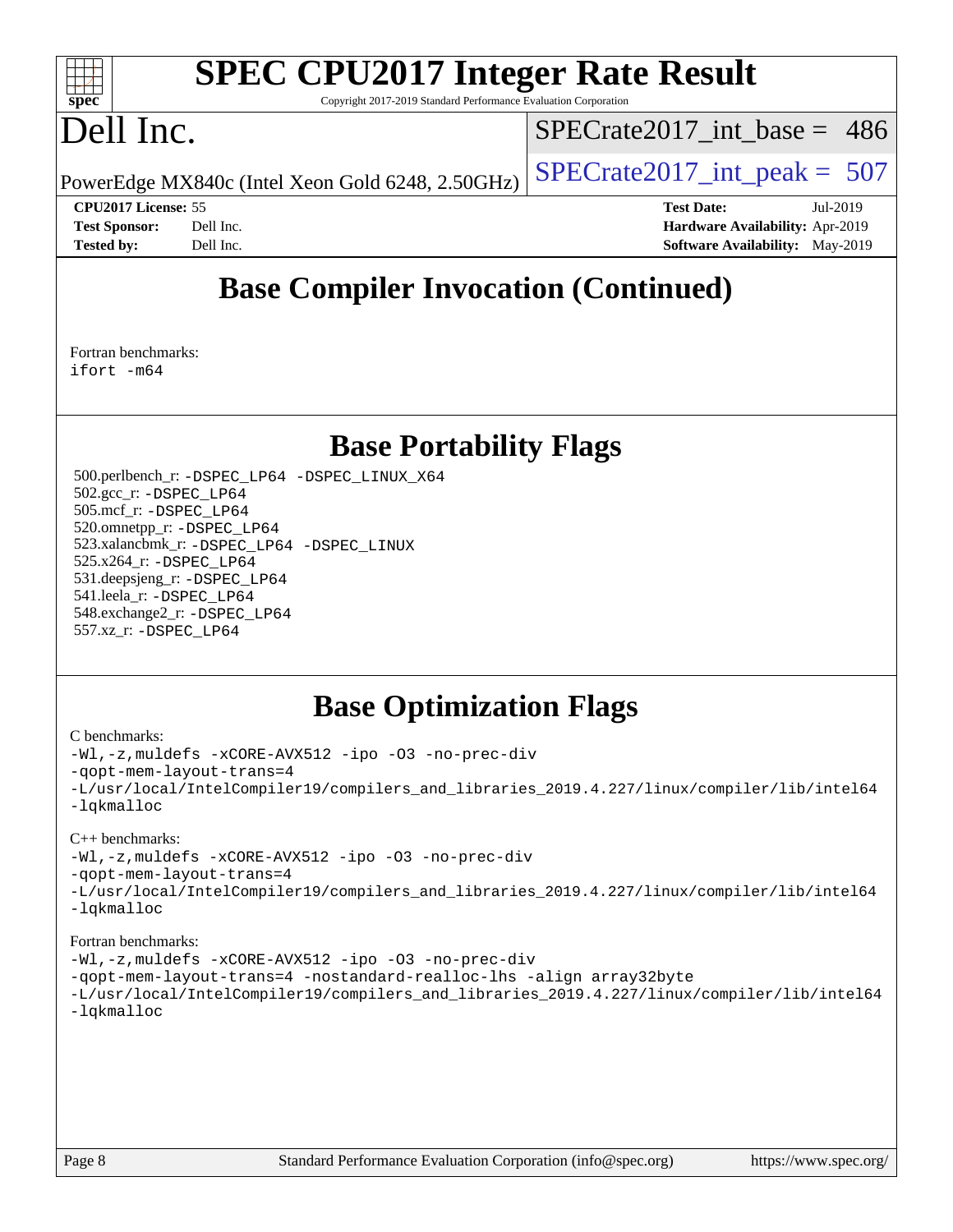| <b>SPEC CPU2017 Integer Rate Result</b><br>Copyright 2017-2019 Standard Performance Evaluation Corporation                                                                                                                                                                                                                                                                           |                                        |
|--------------------------------------------------------------------------------------------------------------------------------------------------------------------------------------------------------------------------------------------------------------------------------------------------------------------------------------------------------------------------------------|----------------------------------------|
| spec <sup>®</sup><br>Dell Inc.                                                                                                                                                                                                                                                                                                                                                       | $SPECrate2017\_int\_base = 486$        |
| PowerEdge MX840c (Intel Xeon Gold 6248, 2.50GHz)                                                                                                                                                                                                                                                                                                                                     | $SPECrate2017\_int\_peak = 507$        |
| CPU2017 License: 55                                                                                                                                                                                                                                                                                                                                                                  | <b>Test Date:</b><br>Jul-2019          |
| <b>Test Sponsor:</b><br>Dell Inc.                                                                                                                                                                                                                                                                                                                                                    | Hardware Availability: Apr-2019        |
| Dell Inc.<br><b>Tested by:</b>                                                                                                                                                                                                                                                                                                                                                       | <b>Software Availability:</b> May-2019 |
| <b>Peak Compiler Invocation</b>                                                                                                                                                                                                                                                                                                                                                      |                                        |
| C benchmarks (except as noted below):<br>$\text{icc -m64 -std=c11}$                                                                                                                                                                                                                                                                                                                  |                                        |
| 502.gcc_r:icc -m32 -std=c11 -L/usr/local/IntelCompiler19/compilers_and_libraries_2019.4.227/linux/compiler/lib/ia32_lin                                                                                                                                                                                                                                                              |                                        |
| C++ benchmarks (except as noted below):<br>icpc -m64                                                                                                                                                                                                                                                                                                                                 |                                        |
| 523.xalancbmk_r:icpc -m32 -L/usr/local/IntelCompiler19/compilers_and_libraries_2019.4.227/linux/compiler/lib/ia32_lin                                                                                                                                                                                                                                                                |                                        |
| Fortran benchmarks:<br>ifort -m64                                                                                                                                                                                                                                                                                                                                                    |                                        |
| <b>Peak Portability Flags</b><br>500.perlbench_r: -DSPEC_LP64 -DSPEC_LINUX_X64<br>502.gcc_r: -D_FILE_OFFSET_BITS=64<br>505.mcf_r: -DSPEC_LP64<br>520.omnetpp_r: -DSPEC_LP64<br>523.xalancbmk_r: -D_FILE_OFFSET_BITS=64 -DSPEC_LINUX<br>525.x264_r: - DSPEC_LP64<br>531.deepsjeng_r: -DSPEC_LP64<br>541.leela_r: -DSPEC_LP64<br>548.exchange2_r: -DSPEC LP64<br>557.xz_r: -DSPEC_LP64 |                                        |
| <b>Peak Optimization Flags</b>                                                                                                                                                                                                                                                                                                                                                       |                                        |
| C benchmarks:                                                                                                                                                                                                                                                                                                                                                                        |                                        |
| 500.perlbench_r: -Wl, -z, muldefs -prof-gen(pass 1) -prof-use(pass 2) -ipo<br>-xCORE-AVX512 -03 -no-prec-div -qopt-mem-layout-trans=4<br>-fno-strict-overflow                                                                                                                                                                                                                        |                                        |
| -L/usr/local/IntelCompiler19/compilers_and_libraries_2019.4.227/linux/compiler/lib/intel64<br>-lqkmalloc                                                                                                                                                                                                                                                                             |                                        |
| $502.\text{sec\_r: } -W1$ , $-z$ , muldefs $-prof-gen(pass1)$ $-prof-use(pass2)$ $-ipo$<br>-xCORE-AVX512 -03 -no-prec-div -qopt-mem-layout-trans=4<br>-L/usr/local/je5.0.1-32/lib -ljemalloc                                                                                                                                                                                         |                                        |
| 505.mcf_r:-Wl,-z,muldefs -xCORE-AVX512 -ipo -03 -no-prec-div<br>-gopt-mem-layout-trans=4                                                                                                                                                                                                                                                                                             |                                        |
| (Continued on next page)                                                                                                                                                                                                                                                                                                                                                             |                                        |
| Page 9<br>Standard Performance Evaluation Corporation (info@spec.org)                                                                                                                                                                                                                                                                                                                | https://www.spec.org/                  |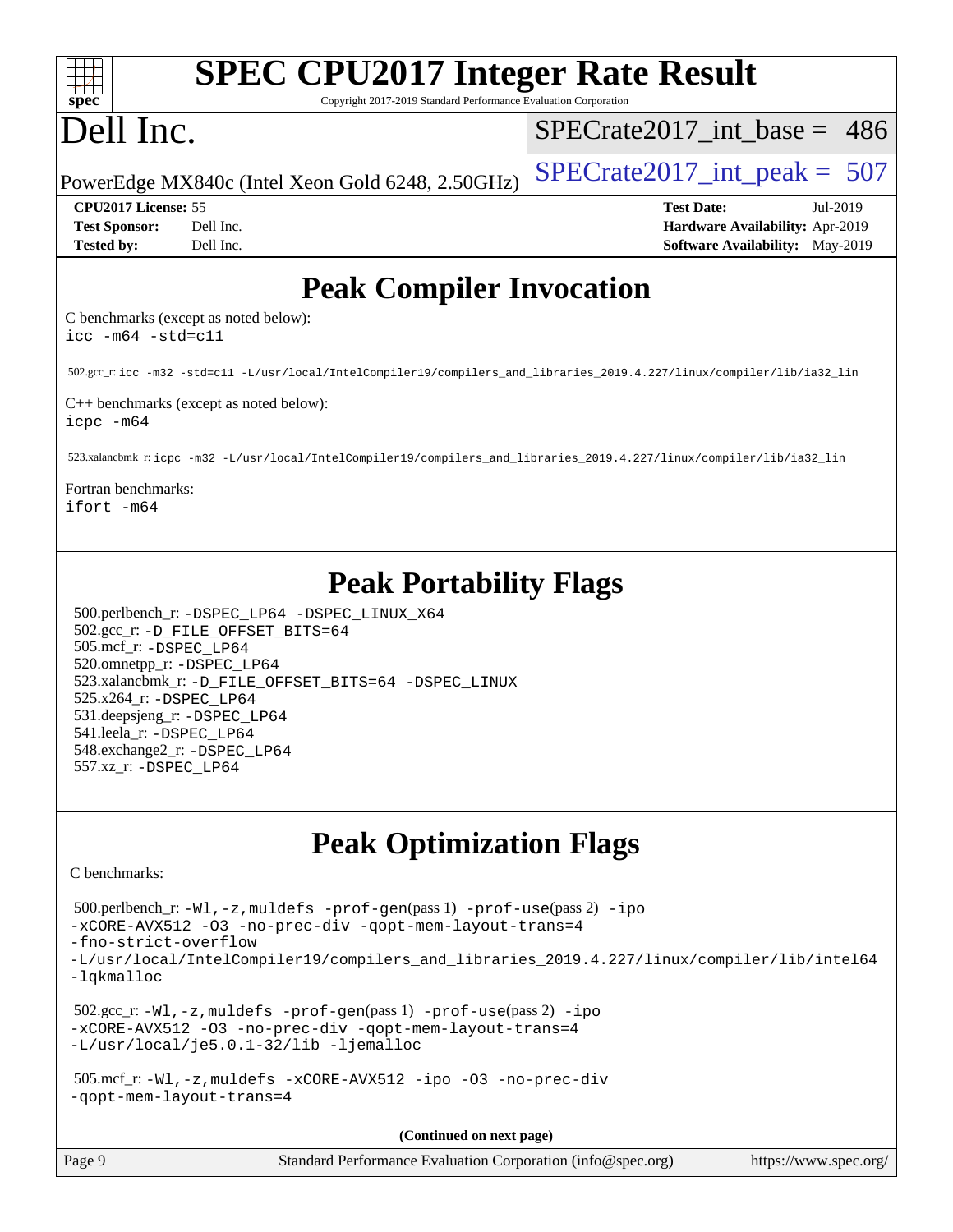| <b>SPEC CPU2017 Integer Rate Result</b><br>spec <sup>®</sup><br>Copyright 2017-2019 Standard Performance Evaluation Corporation                                                                                                                                                                                                                                                                                                                                                                                                                                                                                                                                                                                                                                                                                                                                            |                                        |
|----------------------------------------------------------------------------------------------------------------------------------------------------------------------------------------------------------------------------------------------------------------------------------------------------------------------------------------------------------------------------------------------------------------------------------------------------------------------------------------------------------------------------------------------------------------------------------------------------------------------------------------------------------------------------------------------------------------------------------------------------------------------------------------------------------------------------------------------------------------------------|----------------------------------------|
|                                                                                                                                                                                                                                                                                                                                                                                                                                                                                                                                                                                                                                                                                                                                                                                                                                                                            |                                        |
| Dell Inc.                                                                                                                                                                                                                                                                                                                                                                                                                                                                                                                                                                                                                                                                                                                                                                                                                                                                  | $SPECrate2017$ int base = 486          |
| PowerEdge MX840c (Intel Xeon Gold 6248, 2.50GHz)                                                                                                                                                                                                                                                                                                                                                                                                                                                                                                                                                                                                                                                                                                                                                                                                                           | $SPECTate2017\_int\_peak = 507$        |
| CPU2017 License: 55                                                                                                                                                                                                                                                                                                                                                                                                                                                                                                                                                                                                                                                                                                                                                                                                                                                        | <b>Test Date:</b><br>Jul-2019          |
| <b>Test Sponsor:</b><br>Dell Inc.                                                                                                                                                                                                                                                                                                                                                                                                                                                                                                                                                                                                                                                                                                                                                                                                                                          | Hardware Availability: Apr-2019        |
| <b>Tested by:</b><br>Dell Inc.                                                                                                                                                                                                                                                                                                                                                                                                                                                                                                                                                                                                                                                                                                                                                                                                                                             | <b>Software Availability:</b> May-2019 |
| <b>Peak Optimization Flags (Continued)</b><br>$505 \text{.mcf}_r$ (continued):<br>-L/usr/local/IntelCompiler19/compilers_and_libraries_2019.4.227/linux/compiler/lib/intel64<br>-lqkmalloc<br>525.x264_r: -Wl, -z, muldefs -xCORE-AVX512 -ipo -03 -no-prec-div<br>-qopt-mem-layout-trans=4 -fno-alias<br>-L/usr/local/IntelCompiler19/compilers_and_libraries_2019.4.227/linux/compiler/lib/intel64<br>-lqkmalloc<br>557.xz_r: Same as 505.mcf_r<br>$C_{++}$ benchmarks:<br>520.omnetpp_r: -Wl, -z, muldefs -xCORE-AVX512 -ipo -O3 -no-prec-div<br>-gopt-mem-layout-trans=4<br>-L/usr/local/IntelCompiler19/compilers_and_libraries_2019.4.227/linux/compiler/lib/intel64<br>-lqkmalloc<br>523.xalancbmk_r: -Wl, -z, muldefs -prof-gen(pass 1) -prof-use(pass 2) -ipo<br>-xCORE-AVX512 -03 -no-prec-div -qopt-mem-layout-trans=4<br>-L/usr/local/je5.0.1-32/lib -ljemalloc |                                        |
|                                                                                                                                                                                                                                                                                                                                                                                                                                                                                                                                                                                                                                                                                                                                                                                                                                                                            |                                        |
| 531.deepsjeng_r: Same as 520.omnetpp_r                                                                                                                                                                                                                                                                                                                                                                                                                                                                                                                                                                                                                                                                                                                                                                                                                                     |                                        |
| 541.leela_r: Same as 520.omnetpp_r                                                                                                                                                                                                                                                                                                                                                                                                                                                                                                                                                                                                                                                                                                                                                                                                                                         |                                        |
| Fortran benchmarks:<br>-Wl,-z, muldefs -xCORE-AVX512 -ipo -03 -no-prec-div<br>-qopt-mem-layout-trans=4 -nostandard-realloc-lhs -align array32byte<br>-L/usr/local/IntelCompiler19/compilers_and_libraries_2019.4.227/linux/compiler/lib/intel64<br>$-lq$ kmalloc                                                                                                                                                                                                                                                                                                                                                                                                                                                                                                                                                                                                           |                                        |
| The flags files that were used to format this result can be browsed at<br>http://www.spec.org/cpu2017/flags/Intel-ic19.0ul-official-linux64.2019-07-09.html<br>http://www.spec.org/cpu2017/flags/Dell-Platform-Flags-PowerEdge14G-revE3.html                                                                                                                                                                                                                                                                                                                                                                                                                                                                                                                                                                                                                               |                                        |

You can also download the XML flags sources by saving the following links: <http://www.spec.org/cpu2017/flags/Intel-ic19.0u1-official-linux64.2019-07-09.xml> <http://www.spec.org/cpu2017/flags/Dell-Platform-Flags-PowerEdge14G-revE3.xml>